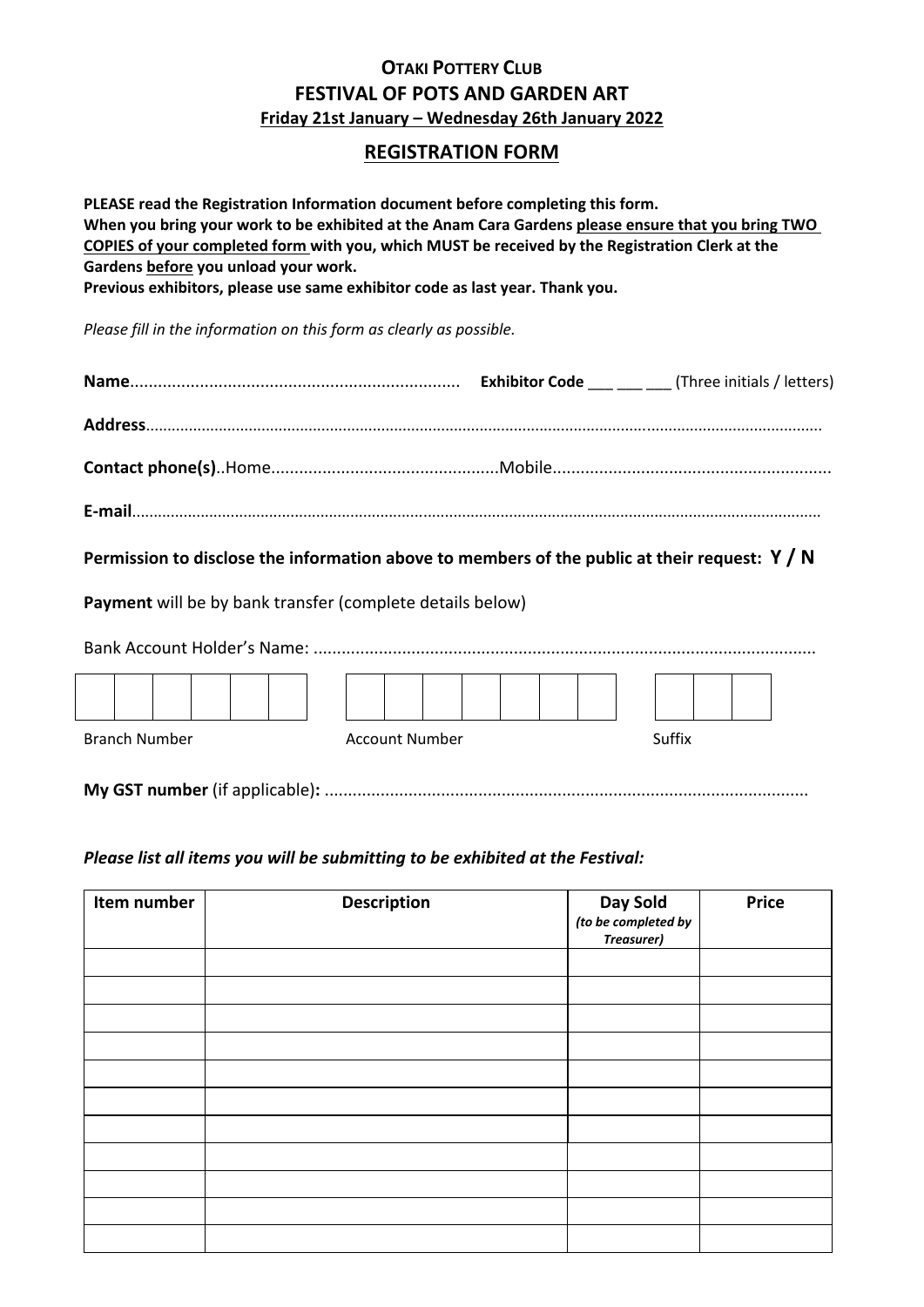| (to be completed by<br>Treasurer) |             |                    |          |              |
|-----------------------------------|-------------|--------------------|----------|--------------|
|                                   | Item number | <b>Description</b> | Day Sold | <b>Price</b> |
|                                   |             |                    |          |              |
|                                   |             |                    |          |              |
|                                   |             |                    |          |              |
|                                   |             |                    |          |              |
|                                   |             |                    |          |              |
|                                   |             |                    |          |              |
|                                   |             |                    |          |              |
|                                   |             |                    |          |              |
|                                   |             |                    |          |              |
|                                   |             |                    |          |              |
|                                   |             |                    |          |              |
|                                   |             |                    |          |              |
|                                   |             |                    |          |              |
|                                   |             |                    |          |              |
|                                   |             |                    |          |              |
|                                   |             |                    |          |              |
|                                   |             |                    |          |              |
|                                   |             |                    |          |              |
|                                   |             |                    |          |              |
|                                   |             |                    |          |              |
|                                   |             |                    |          |              |
|                                   |             |                    |          |              |
|                                   |             |                    |          |              |
|                                   |             |                    |          |              |
|                                   |             |                    |          |              |
|                                   |             |                    |          |              |
|                                   |             |                    |          |              |
|                                   |             |                    |          |              |
|                                   |             |                    |          |              |
|                                   |             |                    |          |              |
|                                   |             |                    |          |              |
|                                   |             |                    |          |              |
|                                   |             |                    |          |              |
|                                   |             |                    |          |              |
|                                   |             |                    |          |              |
|                                   |             |                    |          |              |
|                                   |             |                    |          |              |
|                                   |             |                    |          |              |
|                                   |             |                    |          |              |
|                                   |             |                    |          |              |